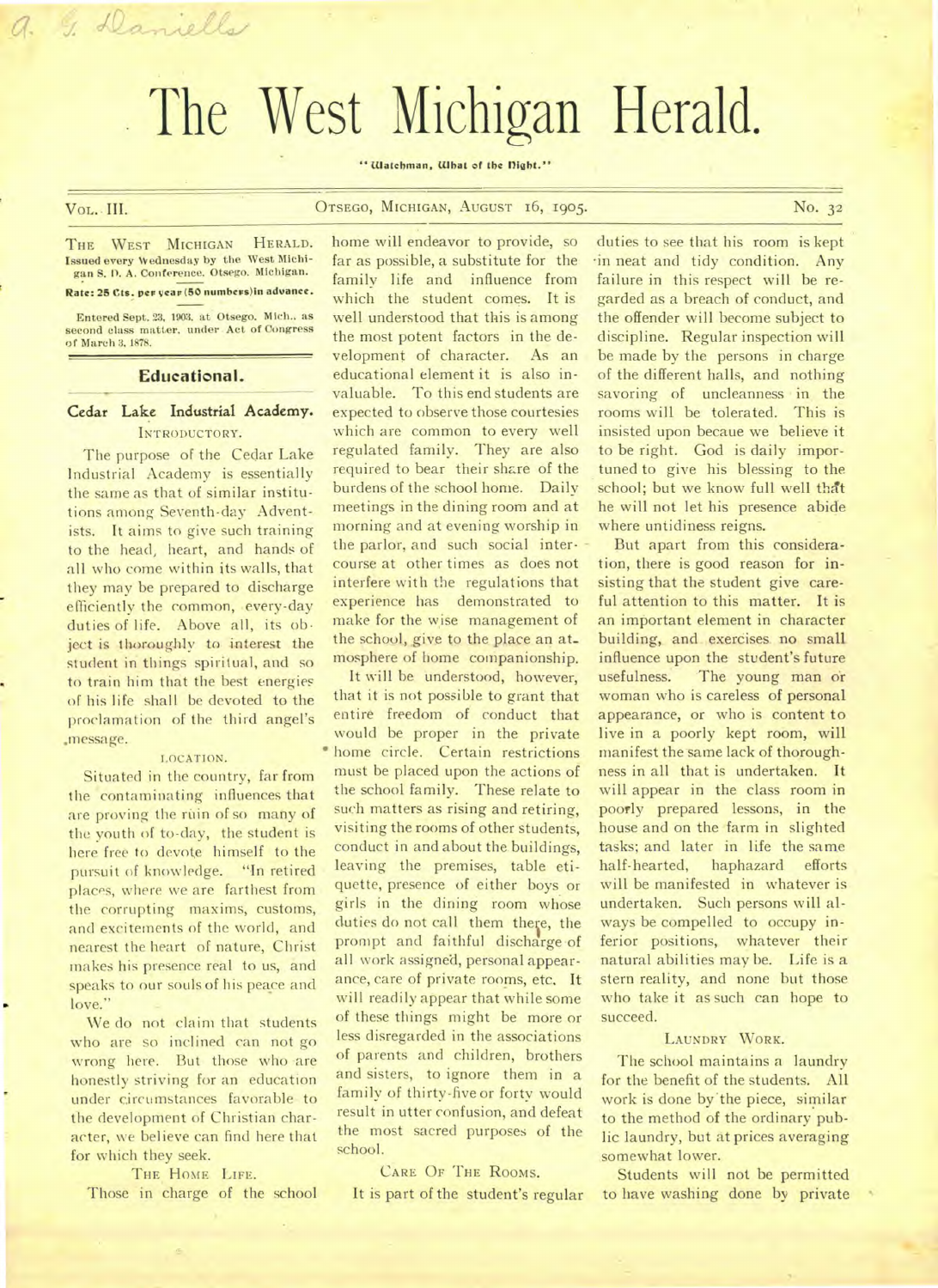## 2 THE WEST MICHIGAN HERALD. August 16, 1905

parties outside of the dormitory, unless by special arrangement with the principal. Neither will washing of clothing be permitted in the rooms by any student. This rule will be strictly enforced.

STENOGRAPHY AND TYPEWRITING.

Instruction will be given in stenography and typewriting. These subjects do not, however, constitute a part of the regular course. Students desiring to do so may substitute them for civil government and botany in the second year of the Academic Department. An extra charge of \$1.00 per month will be made for the use of the typewriter.

#### Music.

Instruction will be given in the use of the organ and piano to those who desire it, at the rate of seventyfive cents per lesson for the piano and fifty cents for the organ. This includes the use of the instrument for one hour's practice each day.

#### EXPENSES.

The total cost to the student need not exceed \$15.00 per month. Tuition and room, including heat and light for the room, are \$8.00, and the board averages from five to seven dollors per month. The board is furnished on the order plan; that is, each student orders from a bill of fare what he desires for the next meal. All orders, unless otherwise designated, are two cents each. This method enables the student to know all of the time what his board is costing. If he wishes to be economical, the gain is his. All expenses are reckoned by the school month. No deduction will be made for absence from classes, whether resulting from sickness or other causes. Tuition and room rent are payable in cash strictly in advance. This rule must be adhered to.

The school can not guarantee in advance to furnish any student with a definite amount of labor, although we are anxious to make the expenses as light as is consistent with safe management of the

Academy finances. Students who are willing and capable of doing in a workmanlike manner the duties assigned to them, will be furnished such work as the school may have, and will be paid for the performance thereof from seven to ten cents per hour. Merit, however, rather than the hour system, will be the guiding principle in paying for labor.

#### THE LIBRARY.

The library consists of about two hundred volumes, and newspapers and magazines are taken during the school year for the benefit of the students. In order to increase the efficiency of the library, a fee of fifty cents is charged each student once each term. This is always payable at the beginning of the term. We solicit donations of books and magazines, and shall be glad to correspond with those who are interested.

#### ADMITTANCE.

All persons of good moral character who will comply with the regulations will be admitted to the school. Any student who wilfully and knowingly disobeys the rules of the school thereby places himself outside of it. The Academy is not *a* reform school, and young people too unruly to obey proper authority at home or in other schools will not knowingly be admitted here.

We shall expect all who come to make definite arrangements with the principal before leaving home, otherwise disappointment may fol-: low. Students sending notice in advance of arrival will be met at the train.

Students personally unknown to the principal should send letters of commendation from church elder or from some minister.

It is part of the student's contract to abide by all the rules and regulations of the school. Failure so to do severs his connection with the school; if allowed longer to remain, it is only by sufferance of the faculty. The faculty reserves the

right to dismiss any student from the school when in their judgment it is best for all concerned.

FURNISHINGS OF STUDENTS' ROOMS.

Each room is furnished with double bedstead, springs, table, washbowl, pitcher, mirror, and slop-jar. Each student should bring a mattress, or straw tick to use for mattress, two comfortables, one pillow, two pillow slips, three sheets, one bed spread, one mattress cover, six towels, two napkins, and such articles as he may care to bring to make his room homelike and pleasant.

All articles should be plainly marked with the full name of the owner. Unmarked clothing will not be accepted at the laundry.

### GENERAL REGULATIONS.

1. Students will present themselves for examination and classification at the first school session after their arrival. There will be no fee for classification the first week of the term. Students entering school and desiring to be classified after the first week will be charged a fee of fifty cents, which fee shall be used for the benefit of the library fund.

2. Students may not enter or drop any class without the consent of the principal.

3. All tuition becomes due and payable as soon as classes are definitely chosen. No rebate • or reduction will be made because of classes dropped, until the fact of such change has been approved by the principal. Students who enter the school will be charged full tuition whether present or not, until arrangements are made with the principal for a release from the school.

4. Students will be expected at all time and in all places to behave in a seemly, decorous manner. Anything that should not be seen in the character and conduct of a Christian man or woman is not desirable in the school.

5. Students must refrain from any intimacy with the opposite

 $\alpha$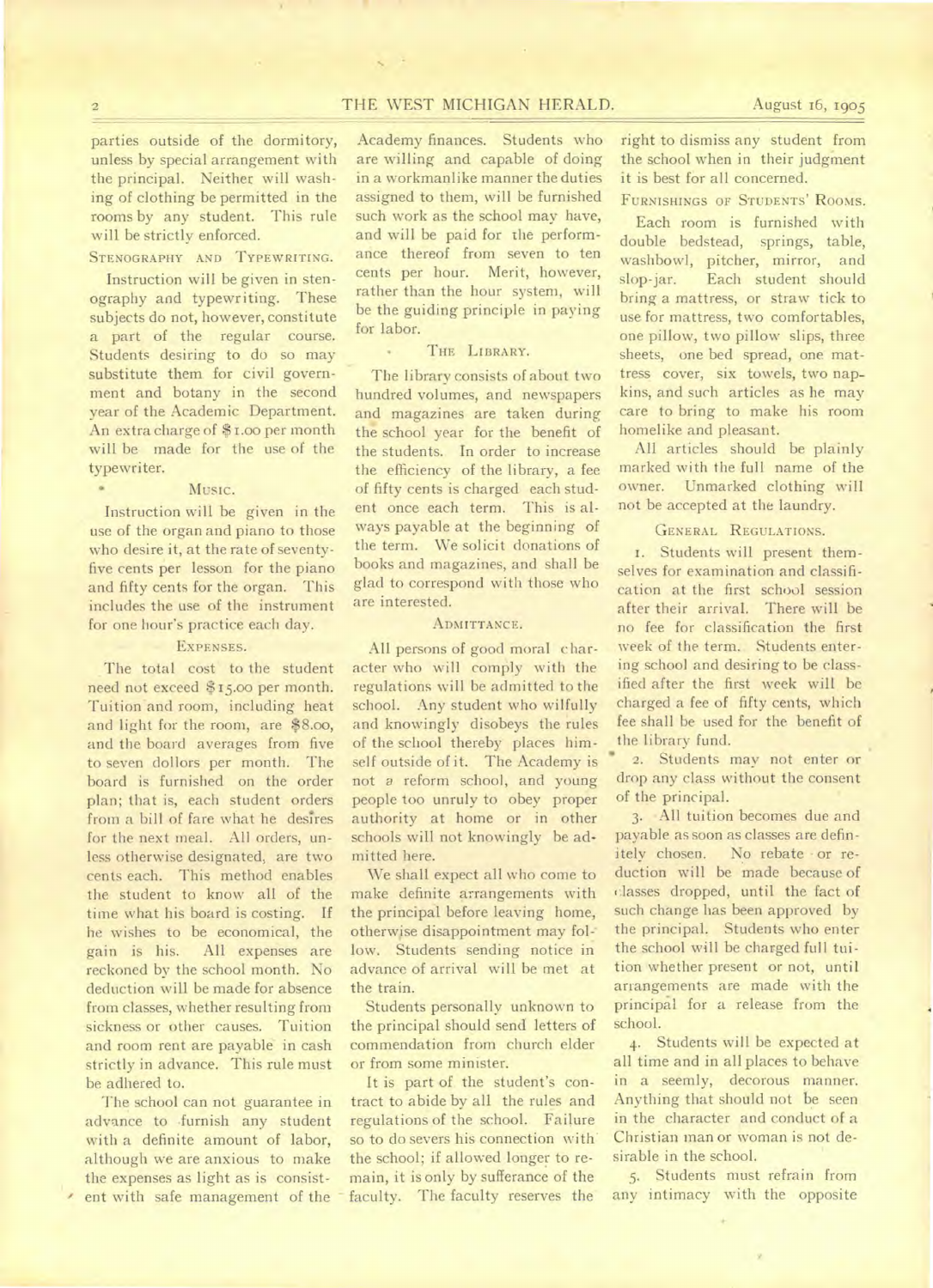# COURSE OF STUDY

# Preparatory Department—Two Years.

FIRST YEAR.

Bible—Old Testament History to settlement in Canaan. Use Bell's Lessons and Patriachs and Prophets.

Grammar—Complete Bell's No. 2.

Arithmetic-Decimal fractions to percentage. Wentworth.

Geography—Morton's Advanced completed. Missionary Geography.

Agriculture—Elements of Agriculture." McBride.

SECOND YEAR.

Bible—Old Testament History completed. Bell's Bible Lessons. Grammar—Complete Bell's No. 3.

Arithmetic—Complete from percentage.

United States History. McMaster. Supplementary work as assigned by teacher.

Agriculture-"Principles of Plant Life." Goff.

#### Academic Department.

#### FIRST YEAR.

Bible—Life of Christ. Kern.

Science—Elementary Chemistry, correlated with agriculture. Grammar—Analysis and composition, three months.

Arithmetic—Commercial completed. Williams & Roger's text.

Physiology—Thorough course, including simple treatment of common diseases. Martin's "Human Body," with supplementary work.

## SECOND YEAR.

Bible--Acts and Epistles. Kern.

Rhetoric—Kellogg, with "Bell's Guide to Correct Language." Bookkeeping—Actual business course. Williams and Roger's text. Civil Government--Smith's "Training for Citizenship." Botany—Leavitt's Tezt.

#### THIRD YEAR.

Bible—Bible Doctrines, Denominational History. Literature—English and American.

Algebra.

Physics.

#### FOURTH YEAR.

Bible—Church Organization and Government; History of Missions. General History—Myers.

Geometry.

Physical Geography—Six months. Text to be selected.

Astronomy—Two months. Young.

Special drills will be given in reading: writing, spelling and vocal music. These will be free. While Bible is placed in each year, all the work will be done in three classes; one in Old Testiment, and one in Bible doctrine, church organization, etc.

sex, exercising due and proper reserve in their intercourse one with the other.

6. Students may not leave the premises of the Academy without the consent of the teacher in charge. The boys will obtain permission from the preceptor, and the girls from the preceptress. Students may not leave the village without special permit from the principal or one duly authorized to act for him.

#### **The Summer School.**

The summer school at Berrien Springs closed August 7 after continuing for six weeks. The first five weeks were spent in regular

class work. All the common branches and those required for teachers' credentials were taken up.

The instructors were: Professor N. W. Kauble, Professor A. W. Spaulding, Prof. J. H. Haughey, and Doctor Larson of Berrien Springs; also Miss Foster, educational superintendent of Northern Illinois; Miss Myrta Kellogg, superintendent of North Michigan; and W. E. Videto, superintendent of West Michigan. Elder Curtis of Indiana, educational secretary of the Lake Union Conference, was present during a part of the time.

Among the visitors were Elder A. T. Jones who was with us a short time, and F. C. Gilbert of South Lancaster. Brother Gilbert gave some very interesting talks on the customs of the 'Jews and brought out some valuable lessons on the sanctuary.

The annual teachers' examination was held August 2, 3, and 4. About fifty teachers took the examination, sixteen of them being from West Michigan. We are pleased to say that our teachers stood much higher than last year. Nearly all have passed the examination. Six, of them secured an average of about eighty-five per cent. One has an average of ninety-two per cent. There is evidence that our teachers are making good progress from a literary standpoint.

The educational council began August 3 and continued until August 7. Among those in attendance were: Professor Lamson, Professor Machlan of Indiana, Professor Nicola of Battle Creek, Brother Schultz, educational secretary of Ohio, and Elder Wheeler of Illinois.

Sabbath forenoon was spent in discussing questions that relate to Sabbath-school work. The afternoon was devoted to young people's work. The session was a most inspiring one as the Spirit of the Lord seemed to be present in a marked degree. Professors Lamson and Kauble spoke in a very earnest way of the educational sit-